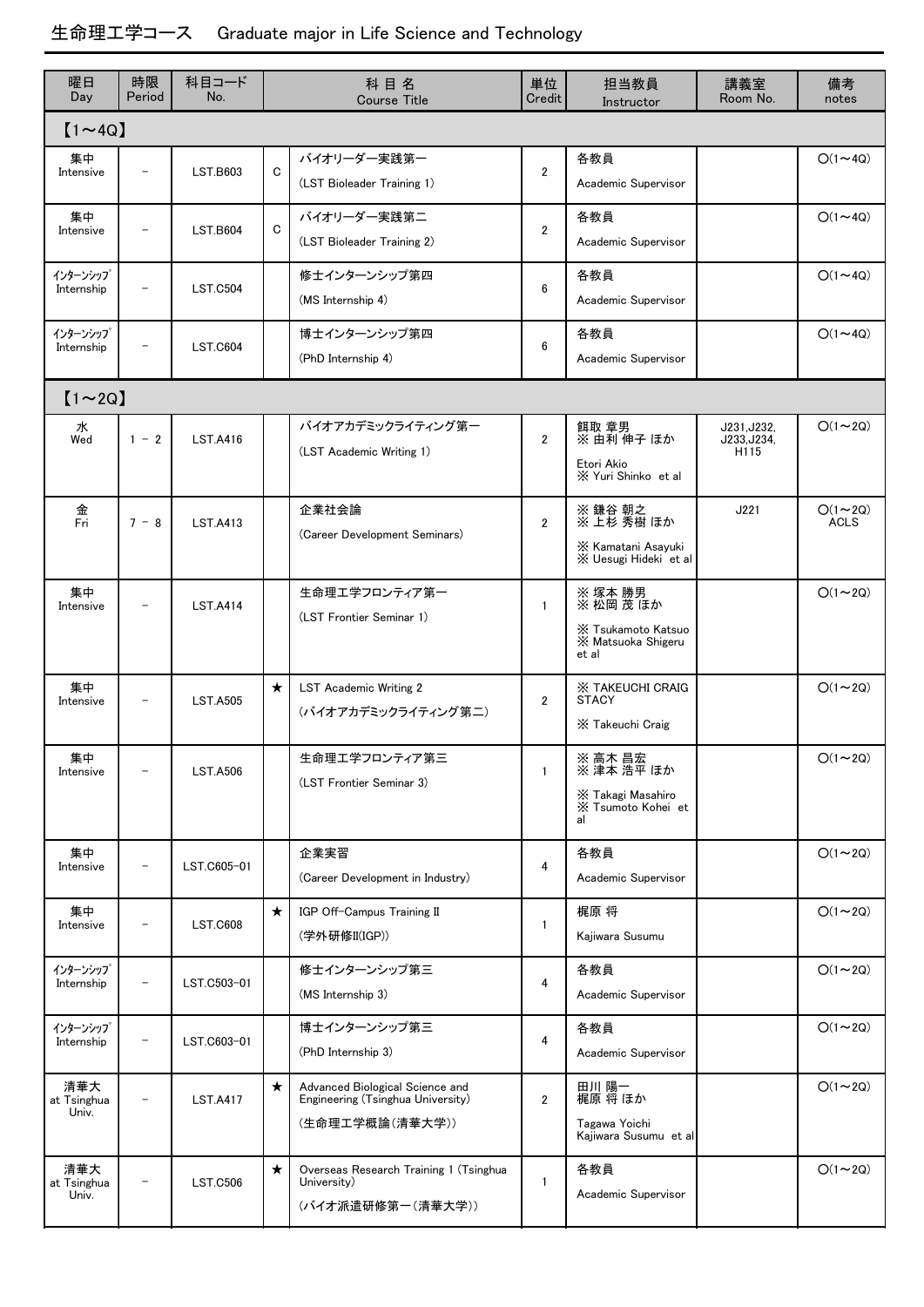| 曜日<br>Day      | 時限<br>Period             | 科目コード<br>No.    |         | 科目名<br><b>Course Title</b>                        | 単位<br>Credit   | 担当教員<br>Instructor                                          | 講義室<br>Room No. | 備考<br>notes                                |  |  |
|----------------|--------------------------|-----------------|---------|---------------------------------------------------|----------------|-------------------------------------------------------------|-----------------|--------------------------------------------|--|--|
| $[1 \sim 2Q]$  |                          |                 |         |                                                   |                |                                                             |                 |                                            |  |  |
| 講究等<br>Seminar | $\overline{\phantom{0}}$ | <b>LST.Z491</b> |         | 生命理工学講究S1<br>(LST Seminar S1)                     | $\overline{2}$ | 各教員<br>Academic Supervisor                                  |                 | $O(1\sim 2Q)$                              |  |  |
| 講究等<br>Seminar | -                        | <b>LST.Z591</b> |         | 生命理工学講究S2<br>(LST Seminar S2)                     | $\overline{2}$ | 各教員<br>Academic Supervisor                                  |                 | $O(1\sim 2Q)$                              |  |  |
| 講究等<br>Seminar | $\qquad \qquad -$        | <b>LST.Z691</b> |         | 生命理工学講究S3<br>(LST Seminar S3)                     | $\overline{2}$ | 各教員<br>Academic Supervisor                                  |                 | $O(1\sim 2Q)$                              |  |  |
| 講究等<br>Seminar | $\qquad \qquad -$        | <b>LST.Z693</b> |         | 生命理工学講究S4<br>(LST Seminar S4)                     | $\overline{2}$ | 各教員<br>Academic Supervisor                                  |                 | $O(1\sim 2Q)$                              |  |  |
| 講究等<br>Seminar | $\qquad \qquad -$        | <b>LST.Z695</b> |         | 生命理工学講究S5<br>(LST Seminar S5)                     | $\overline{2}$ | 各教員<br>Academic Supervisor                                  |                 | $O(1\sim 2Q)$                              |  |  |
| [1Q]           |                          |                 |         |                                                   |                |                                                             |                 |                                            |  |  |
| 月<br>Mon       | $1 - 2$                  | <b>LST.A403</b> | $\star$ | <b>Biophysics</b><br>(生物物理学)                      | $\overline{2}$ | 上野 隆史<br>小畠 英理 ほか<br>Ueno Takafumi<br>Kobatake Eiry et al   | J221<br>W631    | $\bullet$ (Mon $\cdot$ Thu)                |  |  |
| 月<br>Mon       | $1 - 2$                  | <b>LST.A502</b> | $\star$ | Science of Biological Resources<br>(生物資源科学)       | $\overline{2}$ | 太田 啓之<br>田中 寛 ほか<br>Ohta Hiroyuki<br>Tanaka Kanetal         | B223<br>S223    | $\bullet$ (Mon $\cdot$ Thu)                |  |  |
| 月<br>Mon       | $3 - 4$                  | <b>LST.A412</b> | $\star$ | Biomaterial Science and Engineering<br>(応用生体材料工学) | $\overline{2}$ | 丸山 厚<br>田川 陽一 ほか<br>Maruyama Atsushi<br>Tagawa Yoichi et al | J221<br>W631    | $(Mon-Thu)$                                |  |  |
| 月<br>Mon       | $3 - 4$                  | <b>LST.A501</b> | $\star$ | <b>Biomolecular Analysis</b><br>(生体分子計測)          | 2              | 藤井 正明<br>大谷 弘之 ほか<br>Fujii Masaaki<br>Ohtani Hiroyuki et al | B223<br>W831    | $\bigcirc$ (Mon Thu)                       |  |  |
| 火<br>Tue       | $1 - 2$                  | <b>LST.A401</b> | $\star$ | Molecular and Cellular Biology<br>(分子細胞生物学)       | $\overline{2}$ | 岩﨑 博史<br>木村 宏 ほか<br>Iwasaki Hiroshi<br>Kimura Hiroshi et al | J221S222        | $\bigcirc$ (Tue · Fri)<br><b>ACLS</b>      |  |  |
| 火<br>Tue       | $3 - 4$                  | <b>LST.A402</b> | $\star$ | Organic and Bioorganic Chemistry<br>(大学院有機化学)     | $\overline{2}$ | 湯浅 英哉<br>三原 久和 ほか<br>Yuasa Hideva<br>Mihara Hisakazu et al  | J221S222        | $\bullet$ (Tue $\cdot$ Fri)<br><b>ACLS</b> |  |  |
| 木<br>Thu       | $1 - 2$                  | <b>LST.A403</b> | $\star$ | <b>Biophysics</b><br>(生物物理学)                      | $\overline{2}$ | 上野 隆史<br>小畠 英理 ほか<br>Ueno Takafumi<br>Kobatake Eiry et al   | J221<br>W631    | $\bullet$ (Mon $\cdot$ Thu)                |  |  |
| 木<br>Thu       | $1 - 2$                  | <b>LST.A502</b> | $\star$ | Science of Biological Resources<br>(生物資源科学)       | $\overline{2}$ | 太田 啓之<br>田中 寛 ほか<br>Ohta Hiroyuki<br>Tanaka Kan et al       | B223<br>S223    | $\bullet$ (Mon $\cdot$ Thu)                |  |  |
| 木<br>Thu       | $3 - 4$                  | <b>LST.A412</b> | $\star$ | Biomaterial Science and Engineering<br>(応用生体材料工学) | $\overline{2}$ | 丸山 厚<br>田川 陽一 ほか<br>Maruyama Atsushi<br>Tagawa Yoichi et al | J221<br>W631    | $\bullet$ (Mon Thu)                        |  |  |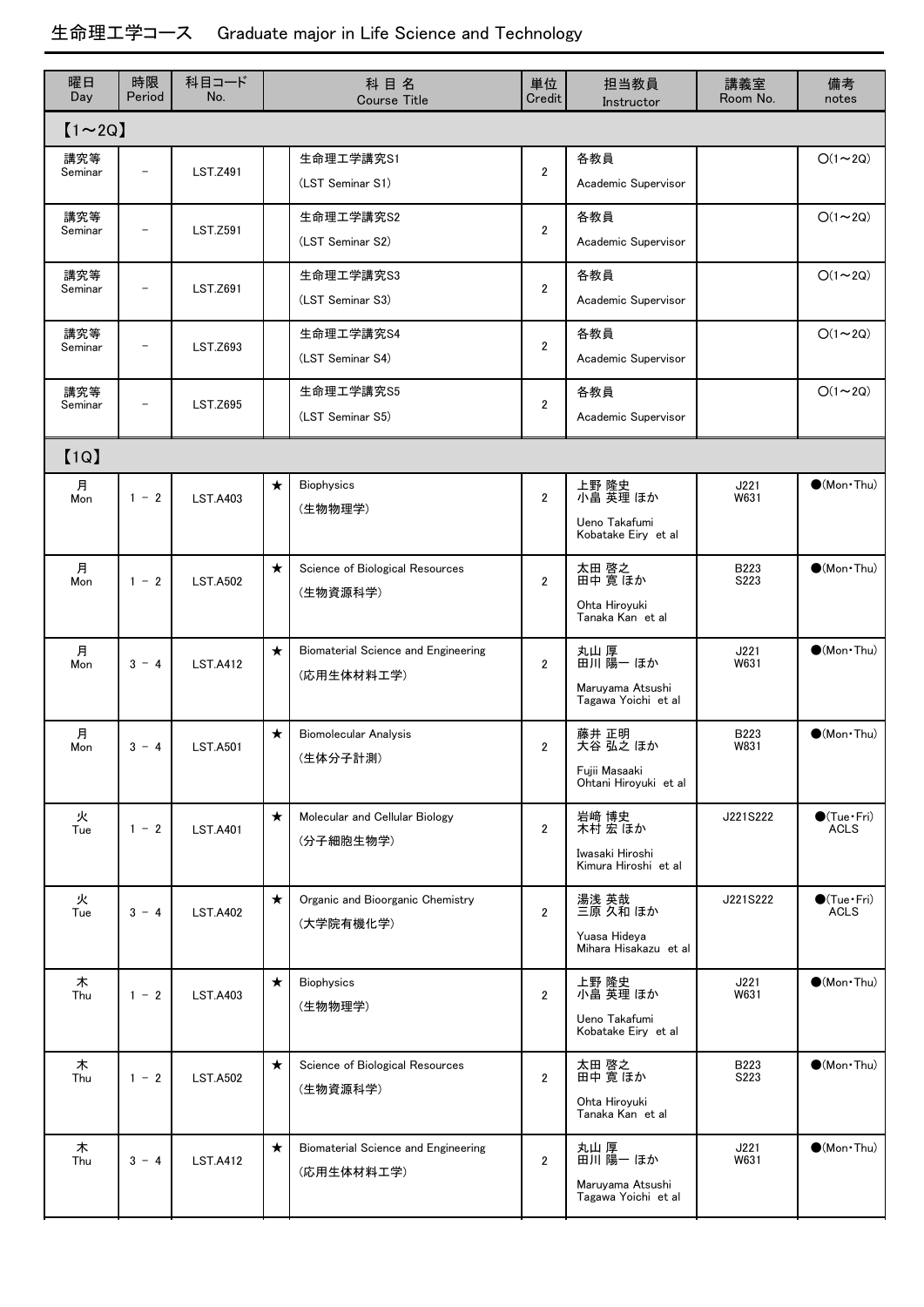| 曜日<br>Day              | 時限<br>Period             | 科目コード<br>No.    |             | 科目名<br><b>Course Title</b>                                                     | 単位<br>Credit   | 担当教員<br>Instructor                                              | 講義室<br>Room No.                                   | 備考<br>notes                           |
|------------------------|--------------------------|-----------------|-------------|--------------------------------------------------------------------------------|----------------|-----------------------------------------------------------------|---------------------------------------------------|---------------------------------------|
| [1Q]                   |                          |                 |             |                                                                                |                |                                                                 |                                                   |                                       |
| 木<br>Thu               | $3 - 4$                  | <b>LST.A501</b> | $\star$     | <b>Biomolecular Analysis</b><br>(生体分子計測)                                       | $\overline{2}$ | 藤井 正明<br>大谷 弘之 ほか<br>Fujii Masaaki<br>Ohtani Hiroyuki et al     | B223<br>W831                                      | $\bullet$ (Mon Thu)                   |
| 金<br>Fri               | $1 - 2$                  | <b>LST.A401</b> | $\star$     | Molecular and Cellular Biology<br>(分子細胞生物学)                                    | $\overline{2}$ | 岩﨑 博史<br>木村 宏 ほか<br>Iwasaki Hiroshi<br>Kimura Hiroshi et al     | J221S222                                          | $\bigcirc$ (Tue · Fri)<br><b>ACLS</b> |
| 金<br>Fri               | $3 - 4$                  | <b>LST.A402</b> | $\star$     | Organic and Bioorganic Chemistry<br>(大学院有機化学)                                  | $\overline{2}$ | 湯浅 英哉<br>三原 久和 ほか<br>Yuasa Hideya<br>Mihara Hisakazu et al      | J221S222                                          | $\bigcirc$ (Tue · Fri)<br><b>ACLS</b> |
| 集中<br>Intensive        | $\overline{\phantom{0}}$ | LST.B403-01     | $\mathbf C$ | 特別研究プロジェクト<br>(LST Directed Laboratory Work)                                   | $\overline{2}$ | 各教員<br>Academic Supervisor                                      |                                                   |                                       |
| インターンシップ<br>Internship | $\overline{\phantom{0}}$ | LST.C501-01     |             | 修士インターンシップ第一<br>(MS Internship 1)                                              | $\mathbf{1}$   | 各教員<br>Academic Supervisor                                      |                                                   |                                       |
| インターンシップ<br>Internship | $\qquad \qquad$          | LST.C502-01     |             | 修士インターンシップ第二<br>(MS Internship 2)                                              | $\overline{2}$ | 各教員<br>Academic Supervisor                                      |                                                   |                                       |
| インターンシップ<br>Internship | $\overline{\phantom{m}}$ | LST.C505-01     | $\star$     | Short-term Internship on Computational<br>Life Sciences<br>(情報生命短期インターンシップ)    | 1              | 梶原 将<br>Kajiwara Susumu                                         |                                                   | <b>ACLS</b>                           |
| インターンシップ<br>Internship | $\qquad \qquad -$        | LST.C601-01     |             | 博士インターンシップ第一<br>(PhD Internship 1)                                             | $\mathbf{1}$   | 各教員<br>Academic Supervisor                                      |                                                   |                                       |
| インターンシップ<br>Internship | $\overline{\phantom{m}}$ | LST.C602-01     |             | 博士インターンシップ第二<br>(PhD Internship 2)                                             | $\overline{2}$ | 各教員<br>Academic Supervisor                                      |                                                   |                                       |
| インターンシップ<br>Internship | $\qquad \qquad -$        | LST.C606-01     | ★           | International Internship on Computational<br>Life Sciences<br>(情報生命海外インターンシップ) | $\overline{2}$ | 梶原 将<br>Kajiwara Susumu                                         |                                                   | <b>ACLS</b>                           |
| [2Q]                   |                          |                 |             |                                                                                |                |                                                                 |                                                   |                                       |
| 月<br>Mon               | $1 - 2$                  | <b>LST.A411</b> | $\star$     | <b>Biomolecular Engineering</b><br>(生体分子工学)                                    | $\overline{2}$ | 福居 俊昭<br>上田 宏 ほか<br>Fukui Toshiaki<br>Ueda Hiroshi et al        | J221H121                                          | $\bullet$ (Mon Thu)<br><b>ACLS</b>    |
| 月<br>Mon               | $1 - 2$                  | <b>LST.A504</b> | $\star$     | <b>Medical Biotechnology</b><br>(医用生物工学)                                       | $\overline{2}$ | 近藤 科江<br>梶原 将 ほか<br>Kondoh Shinae<br>Kajiwara Susumu et al      | $-622+$<br>$-$ 3223<br><b>B223</b><br><b>S223</b> | $(Mon\cdot Thu)$                      |
| 月<br>Mon               | $3 - 4$                  | <b>LST.A405</b> | $\star$     | Design of Bioactive Molecules<br>(生物活性分子設計)                                    | $\overline{2}$ | 占部 弘和<br>小林 雄一 ほか<br>Urabe Hirokazu<br>Kobayashi Yuichi et al   | J221S223                                          | $\bullet$ (Mon Thu)<br><b>ACLS</b>    |
| 火<br>Tue               | $1 - 2$                  | <b>LST.A503</b> | $\star$     | Environmental Microbiology<br>(環境微生物学)                                         | $\overline{2}$ | 丹治 保典<br>中村 聡 ほか<br>Tanji Yasunori<br>Nakamura Satoshi et<br>al | J233<br>S223                                      | $\bigcirc$ (Tue $\cdot$ Fri)          |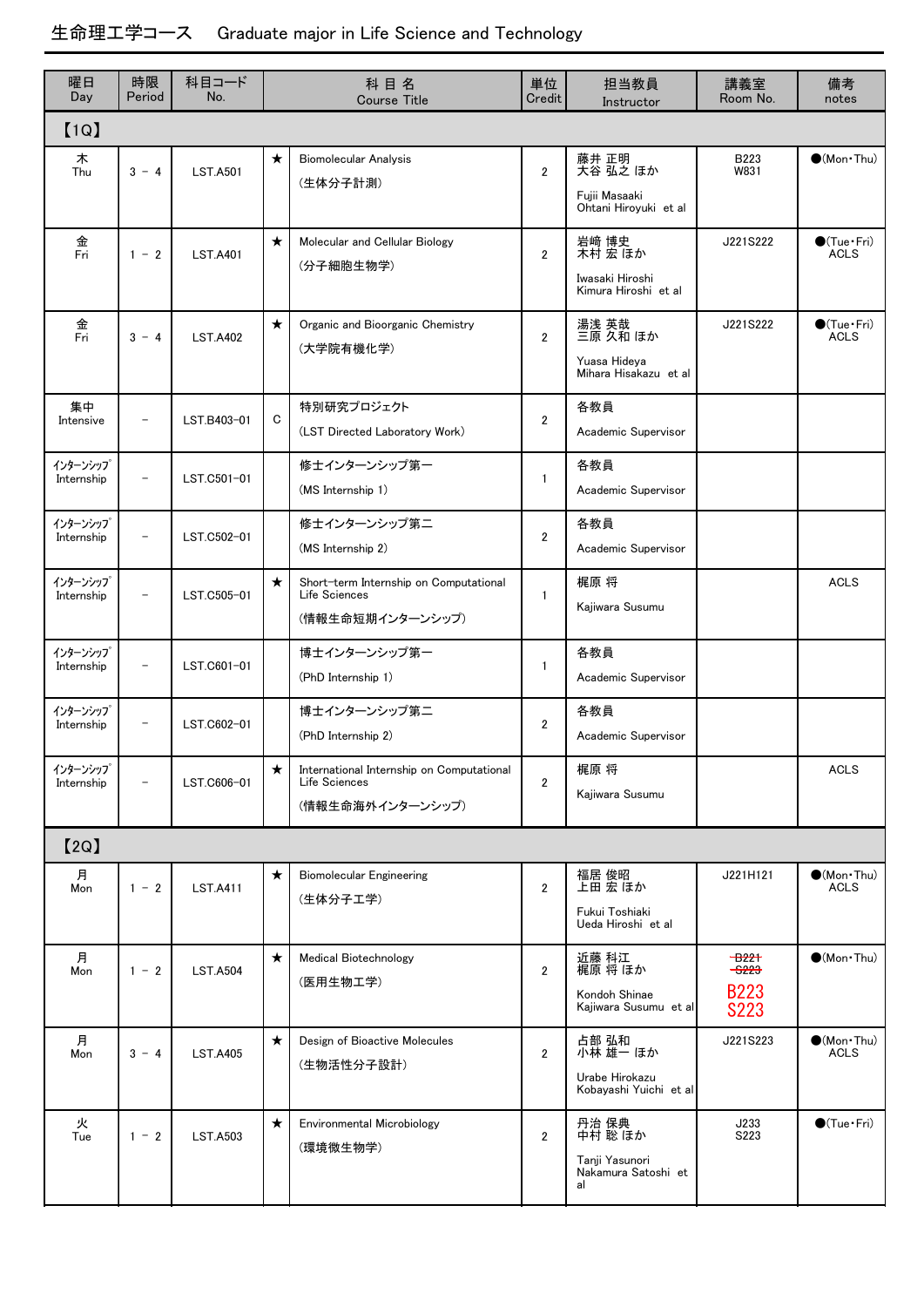| 曜日<br>Day              | 時限<br>Period             | 科目コード<br>No.    |         | 科目名<br><b>Course Title</b>                                                  | 単位<br>Credit   | 担当教員<br>Instructor                                                  | 講義室<br>Room No.                                         | 備考<br>notes                                |
|------------------------|--------------------------|-----------------|---------|-----------------------------------------------------------------------------|----------------|---------------------------------------------------------------------|---------------------------------------------------------|--------------------------------------------|
| [2Q]                   |                          |                 |         |                                                                             |                |                                                                     |                                                         |                                            |
| 火<br>Tue               | $3 - 4$                  | <b>LST.A404</b> | $\star$ | <b>Cell Physiology</b><br>(分子生理学)                                           | $\overline{2}$ | 駒田 雅之<br>立花 和則 ほか<br>Komada Masayuki<br>Tachibana Kazunori<br>et al | J221S223                                                | $\bigcirc$ (Tue · Fri)<br><b>ACLS</b>      |
| 木<br>Thu               | $1 - 2$                  | <b>LST.A411</b> | $\star$ | <b>Biomolecular Engineering</b><br>(生体分子工学)                                 | $\overline{2}$ | 福居 俊昭<br>上田 宏 ほか<br>Fukui Toshiaki<br>Ueda Hiroshi et al            | J221H121                                                | $\bullet$ (Mon $\cdot$ Thu)<br><b>ACLS</b> |
| 木<br>Thu               | $1 - 2$                  | <b>LST.A504</b> | $\star$ | <b>Medical Biotechnology</b><br>(医用生物工学)                                    | $\overline{2}$ | 近藤 科江<br>梶原 将 ほか<br>Kondoh Shinae<br>Kaiiwara Susumu et al          | <del>-B221</del><br>-6223<br><b>B223</b><br><b>S223</b> | $\bullet$ (Mon·Thu)                        |
| 木<br>Thu               | $3 - 4$                  | <b>LST.A405</b> | $\star$ | Design of Bioactive Molecules<br>(生物活性分子設計)                                 | $\overline{2}$ | 占部 弘和<br>小林 雄一 ほか<br>Urabe Hirokazu<br>Kobayashi Yuichi et al       | J221S223                                                | $(Mon\cdot Thu)$<br><b>ACLS</b>            |
| 金<br>Fri               | $1 - 2$                  | <b>LST.A503</b> | $\star$ | <b>Environmental Microbiology</b><br>(環境微生物学)                               | $\overline{2}$ | 丹治 保典<br>中村 聡 ほか<br>Tanji Yasunori<br>Nakamura Satoshi et<br>al     | J233<br>S223                                            | $\bigcirc$ (Tue·Fri)                       |
| 金<br>Fri               | $3 - 4$                  | <b>LST.A404</b> | $\star$ | <b>Cell Physiology</b><br>(分子生理学)                                           | $\overline{2}$ | 駒田 雅之<br>立花 和則 ほか<br>Komada Masayuki<br>Tachibana Kazunori<br>et al | J221S223                                                | $\bigcirc$ (Tue · Fri)<br><b>ACLS</b>      |
| 集中<br>Intensive        | $\overline{\phantom{a}}$ | LST.B401-01     |         | 修士論文研究計画論第一<br>(MS Qualifying Presentation 1)                               | $\mathbf{1}$   | 各教員<br>Academic Supervisor                                          |                                                         |                                            |
| 集中<br>Intensive        |                          | LST.B402-01     |         | 修士論文研究計画論第二<br>(MS Qualifying Presentation 2)                               | 1              | 各教員<br>Academic Supervisor                                          |                                                         |                                            |
| 集中<br>Intensive        | $\overline{\phantom{0}}$ | LST.B601-01     |         | 博士論文研究計画論第一<br>(PhD Qualifying Presentation 1)                              | $\overline{2}$ | 各教員<br>Academic Supervisor                                          |                                                         |                                            |
| 集中<br>Intensive        |                          | LST.B602-01     |         | 博士論文研究計画論第二<br>(PhD Qualifying Presentation 2)                              | $\overline{2}$ | 各教員<br>Academic Supervisor                                          |                                                         |                                            |
| インターンシップ<br>Internship |                          | LST.C501-02     |         | 修士インターンシップ第一<br>(MS Internship 1)                                           | 1              | 各教員<br>Academic Supervisor                                          |                                                         |                                            |
| インターンシップ<br>Internship | $\overline{\phantom{a}}$ | LST.C502-02     |         | 修士インターンシップ第二<br>(MS Internship 2)                                           | $\overline{2}$ | 各教員<br>Academic Supervisor                                          |                                                         |                                            |
| インターンシップ<br>Internship |                          | LST.C505-02     | $\star$ | Short-term Internship on Computational<br>Life Sciences<br>(情報生命短期インターンシップ) | 1              | 梶原 将<br>Kajiwara Susumu                                             |                                                         | <b>ACLS</b>                                |
| インターンシップ<br>Internship | $\overline{\phantom{m}}$ | LST.C601-02     |         | 博士インターンシップ第一<br>(PhD Internship 1)                                          | 1              | 各教員<br>Academic Supervisor                                          |                                                         |                                            |
| インターンシップ<br>Internship | $\overline{\phantom{a}}$ | LST.C602-02     |         | 博士インターンシップ第二<br>(PhD Internship 2)                                          | $\overline{2}$ | 各教員<br>Academic Supervisor                                          |                                                         |                                            |